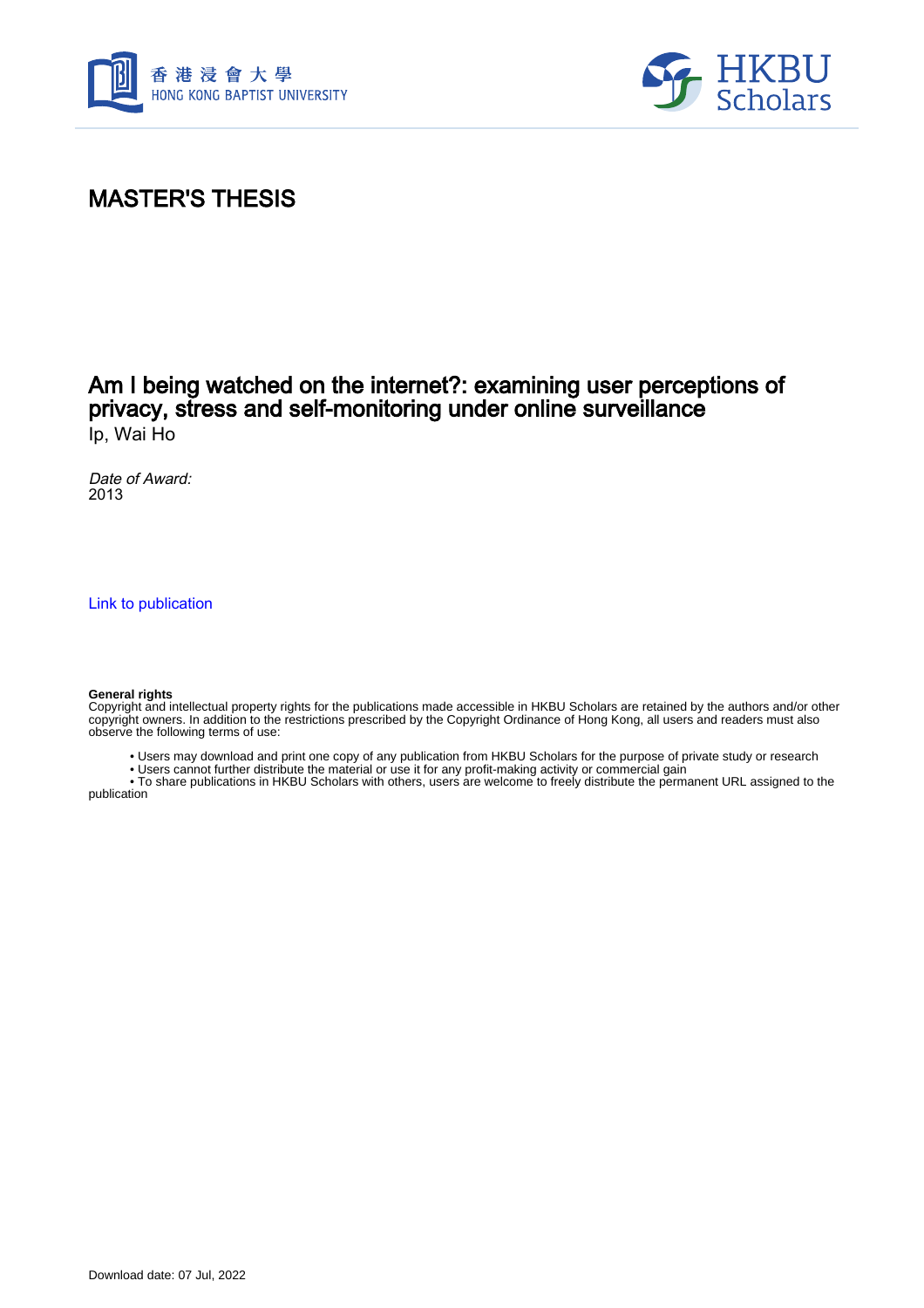### **ABSTRACT**

 Modes of communication in modern society have become instant and frequent. Internet users usually post ongoing activities and check their friends' statuses with texts and photos in social networking sites. During information seeking and sharing processes, they enable peer-to-peer surveillance on the Internet.

The present research adopts Foucault's (1977) Panopticon as a metaphor to investigate this new advent of online surveillance. Surveillance from unknown people on the Internet may not always exist, but the perception of being surveilled could be embedded in the users' mind. This kind of suspicion may generate some surveillance effects such as low self-esteem and communication discouragement, namely panoptic effects without the presence of actual surveillance (Botan, 1996). This study focuses on the negative panoptic effects to Internet users, leading to three hypotheses related to privacy infringement, Internet stress and self-monitoring.

An online survey was conducted with 325 respondents aged from 18 to 29. Regression analyses were used to investigate the explanatory power of one's perception of being surveilled on the outcome variables. The results showed that the respondents with higher level of perceived online surveillance report higher sense of privacy infringement, more situational stress and higher desire of self-monitoring in their online disclosure. With awareness of being surveilled, the respondents realize the information they share online may be exposed to anonymous observers and be prone to storage and dissemination, resulting in privacy infringement. Since online information could be exposed and misused, the respondents feel stressful to share their views and emotions online. They may conduct self-censorship on their online disclosure so as to acquire credits from other Internet users and avoid punishment for improper manner. Implications of these findings are discussed in detail.

ii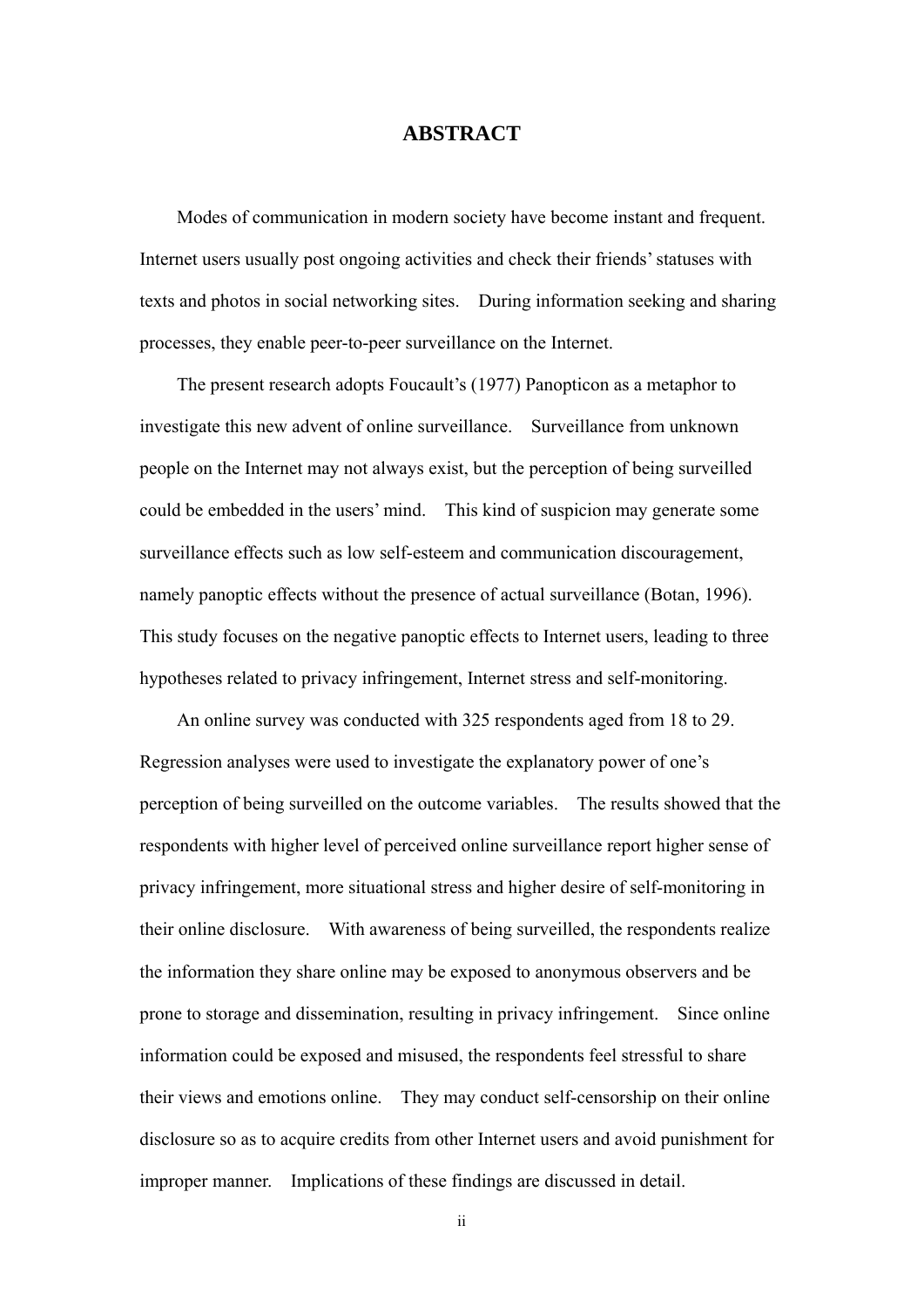### **ACKNOWLEDGEMENTS**

I must offer my heartfelt thanks to my principal supervisor of the thesis, Dr. Jay H. C. CHANG. Without his advice and guidance, I cannot complete this challenging and meaningful task. He walks along with me during the whole process of my thesis preparation, from building theoretical framework, setting hypotheses, designing questionnaire, conducting statistical analysis, finding results to reaching final conclusion with a standard APA style. It is fortunate to work under supervision of Dr. CHANG, who is always helpful, patient and friendly to me.

I am thankful for being taught and taken care by Prof. Ringo Ma, Prof. Chen Ling and Prof. Lynn Webb during my study period of Master of Philosophy in Hong Kong Baptist University. I am enlightened to be a researcher and inspired to design my project from their lectures and sharing. Thanks and applause should also be given to Ms. Eve CHEUNG, Executive Secretary in School of Communication, for her kind assistance whenever I ask for help.

 Last but not least, I would express my appreciation and acknowledgment to my parents and friends for their unlimited support and acceptance during my study period.

iii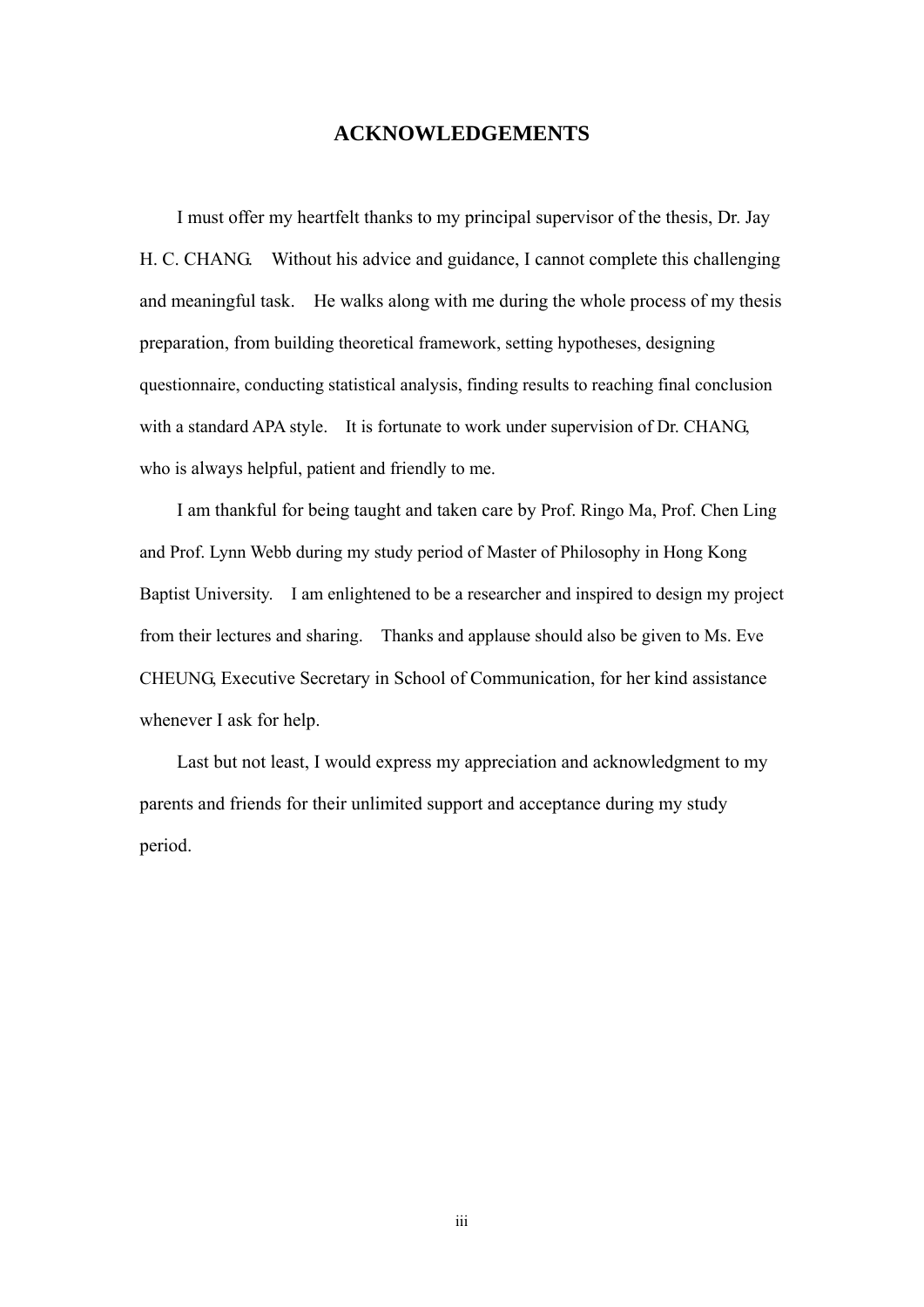# **TABLE OF CONTENTS**

| <b>DECLARATION</b>                                               | $\mathbf{i}$    |
|------------------------------------------------------------------|-----------------|
| <b>ABSTRACT</b>                                                  | $\ddot{\rm n}$  |
| <b>ACKNOWLEDMENTS</b>                                            | iii             |
| <b>TABLE OF CONTENTS</b>                                         | $iv-v$          |
| <b>LIST OF TABLES</b>                                            | $\overline{vi}$ |
| <b>LIST OF FIGURES</b>                                           | vii             |
| <b>LIST OF APPENDICES</b>                                        | viii            |
| <b>CHAPTER I: INTRODUCTION</b>                                   | 1               |
| <b>CHAPTER II: LITERATURE REVIEW</b>                             | 4               |
| Conceptualization of surveillance                                | 4               |
| Definition and development of surveillance                       | $\overline{4}$  |
| Levels and Rationale of Surveillance                             | 8               |
| Linkage in online network                                        | 11              |
| Surveillance technologies                                        | 13              |
| Panopticon metaphor for surveillance studies                     | 15              |
| <b>Background of Panopticon</b>                                  | 15              |
| Design and setting of Panopticon                                 | 16              |
| Traditional vs. Cyber Panopticon                                 | 17              |
| Applicability of Panopticon to online surveillance               | 20              |
| Internet users with dual roles in online surveillance            | 20              |
| Relatively symmetrical power distribution in online surveillance | 21              |
| Format change to "The many watch the few"                        | 22              |
| Panoptic effects                                                 | 24              |
| Self-disciplinary actions in Panopticon                          | 24              |
| Awareness of surveillance in Panopticon                          | 26              |
| Panoptic effects identified in workplace surveillance            | 27              |
| Perception of surveillance in online context                     | 28              |
| Three common concerns during online communication                | 30              |
| Invasion of online privacy                                       | 31              |
| Communication privacy management theory                          | 33              |
| Situational stress on the Internet                               | 35              |
| Self-monitoring behaviour                                        | 38              |